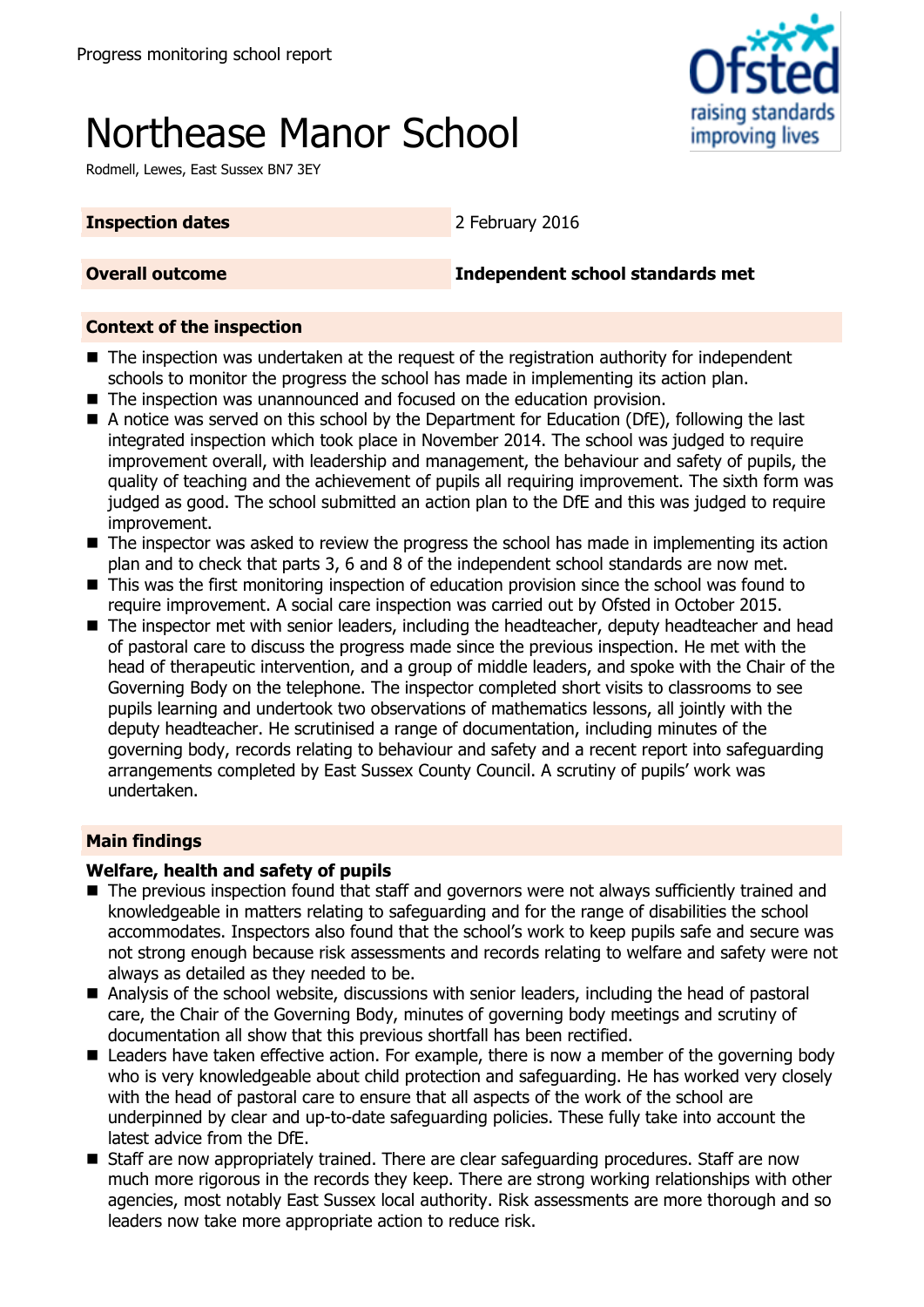#### **Provision of information**

- The previous inspection reported that the school's prospectus was not up to date. For example, it did not signpost the name and contact details of the proprietor. Nor did it make clear the range of disabilities the school was serving.
- As a result of the implementation of their plan, leaders have ensured there is much clearer information about the proprietor available on the school website and in the prospectus. The proprietor of the school is the governing body. The statement of principles has been amended and has more accurate information about the range of needs the school is serving.
- The school website is well maintained and includes useful information for parents, as well as covering all statutory requirements. For example, there is detailed information about the curriculum, the outcomes achieved by pupils, links to the reports completed by Ofsted about the school and the school's safeguarding and complaints policies.

#### **Quality of leadership in and management of schools**

- The senior leadership team has responded positively to the findings of the previous inspection report. They have ensured that those who have leadership and management responsibility have the skills and knowledge needed to bring about improvement. This is particularly well demonstrated in the progress made in the welfare, health and safety provision by the head of pastoral care and associated team members. Consequently, there are now much stronger management systems to ensure regulatory standards are consistently met. However, over the last two years there have been regular changes in staffing, both at senior and operational levels. This means the improvements that have been made are not fully secure. The headteacher has rightly acknowledged the need to ensure greater staff stability in the future.
- The effectiveness of the governing body is improving. Recent additions to the team have brought much-needed expertise and knowledge. For example, the safeguarding lead on the governing body is a retired police officer with expertise in safeguarding and inter-organisational working. Consequently, through his work with the head of pastoral care, safeguarding has the high priority that is needed. Governors now receive more useful information from leaders about provision in the form of reports and presentations. There are also new parent governors on the governing body. They provide useful challenge to leaders about the progress being made and how well pupils are learning. Governors could be more rigorous by providing greater challenge to leaders about why pupils do better in some subjects than others.
- Middle leaders are beginning to make more of a difference at the school, but there is still more to be done. Their roles are now more clearly defined. The profile of their work has been raised since the recent restructuring of middle leadership to include faculty leads. Middle leaders now make much better use of assessment information to analyse how well pupils are learning in their areas of responsibility and use this to plan improvements. Some middle leaders are also getting the opportunity to support those in their faculties or departments by observing them teach and providing feedback. However, this is not as widely established as it needs to be. Middle leaders do not always get enough opportunity to review practice in other schools or attend training to enable them to perform their roles even more effectively.
- Leaders' checks on the quality of teaching and learning have improved. This is reflected in the improvements made to middle management and is supported well by the work of the deputy headteacher. Leaders have rightly identified the need to adapt the way they observe teaching and learning. For example, they make much better use of assessment information and the work in pupils' books to make judgements about the quality of teaching and learning.
- The improvements made to leadership have started to bring about improvements in the quality of teaching. Leaders have rightly focused on the link between questioning, feedback and assessment and how these support pupils to make better progress. They have strengthened the use of assessment by teachers and so there is now improved challenge for the most-able pupils. Where teaching is stronger, these developments are having more of an impact, for example in art and English.
- Achievement in mathematics has been improved, but not at a fast enough rate. Results in 2015 were higher than those achieved in 2014, but they remain much lower than the results achieved in other subjects and the targets leaders have set for the school. Two thirds of the teaching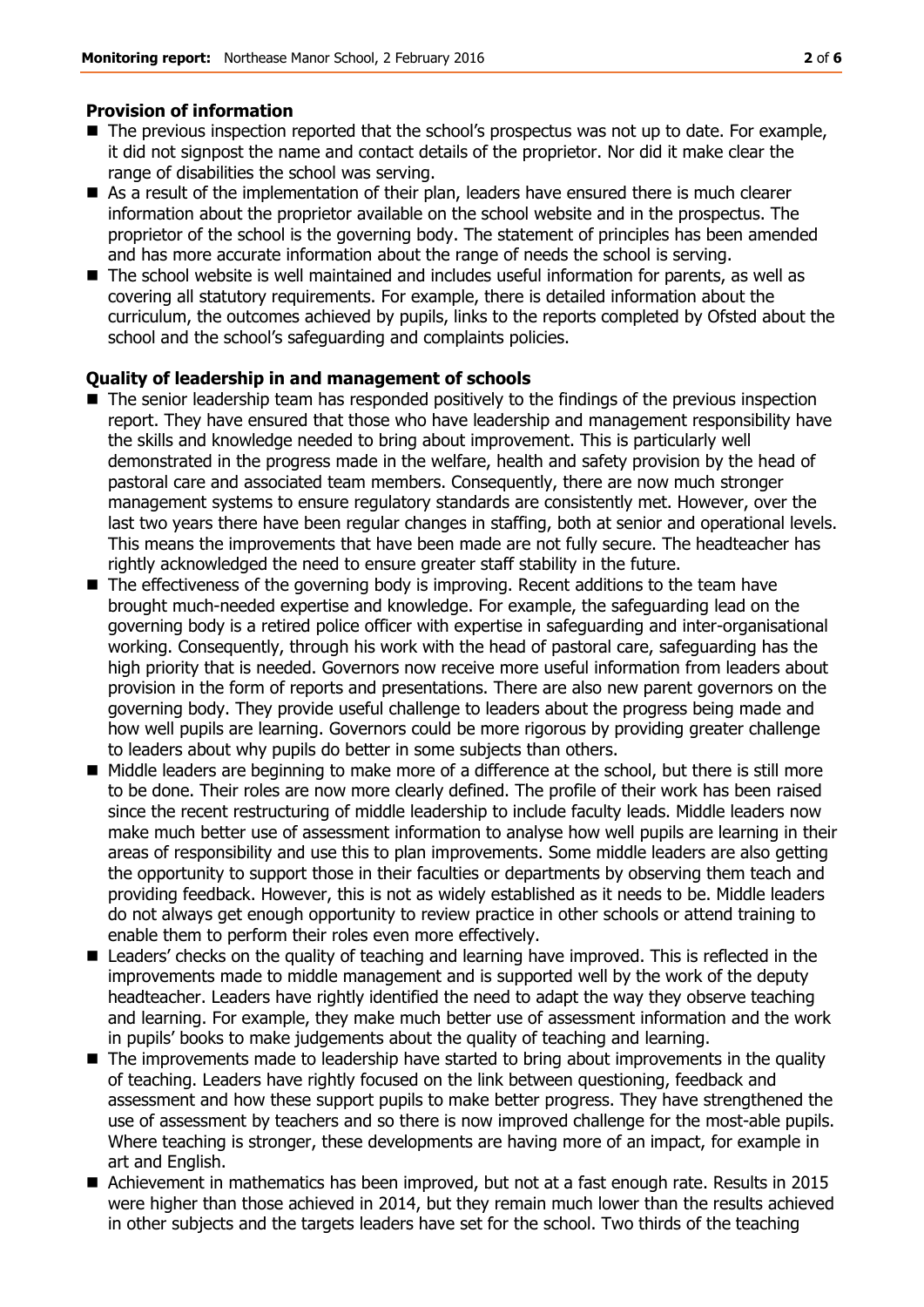team in mathematics changed in the summer of 2015. This meant that the faculty lead had a whole new team to lead and develop. As a result, some of the work she had already done had to be revisited. This demonstrates the vulnerability of the improvements made caused by the lack of staff stability.

#### **Compliance with regulatory requirements**

**The school meets the Education (Independent School Standards) Regulations 2014 and associated requirements**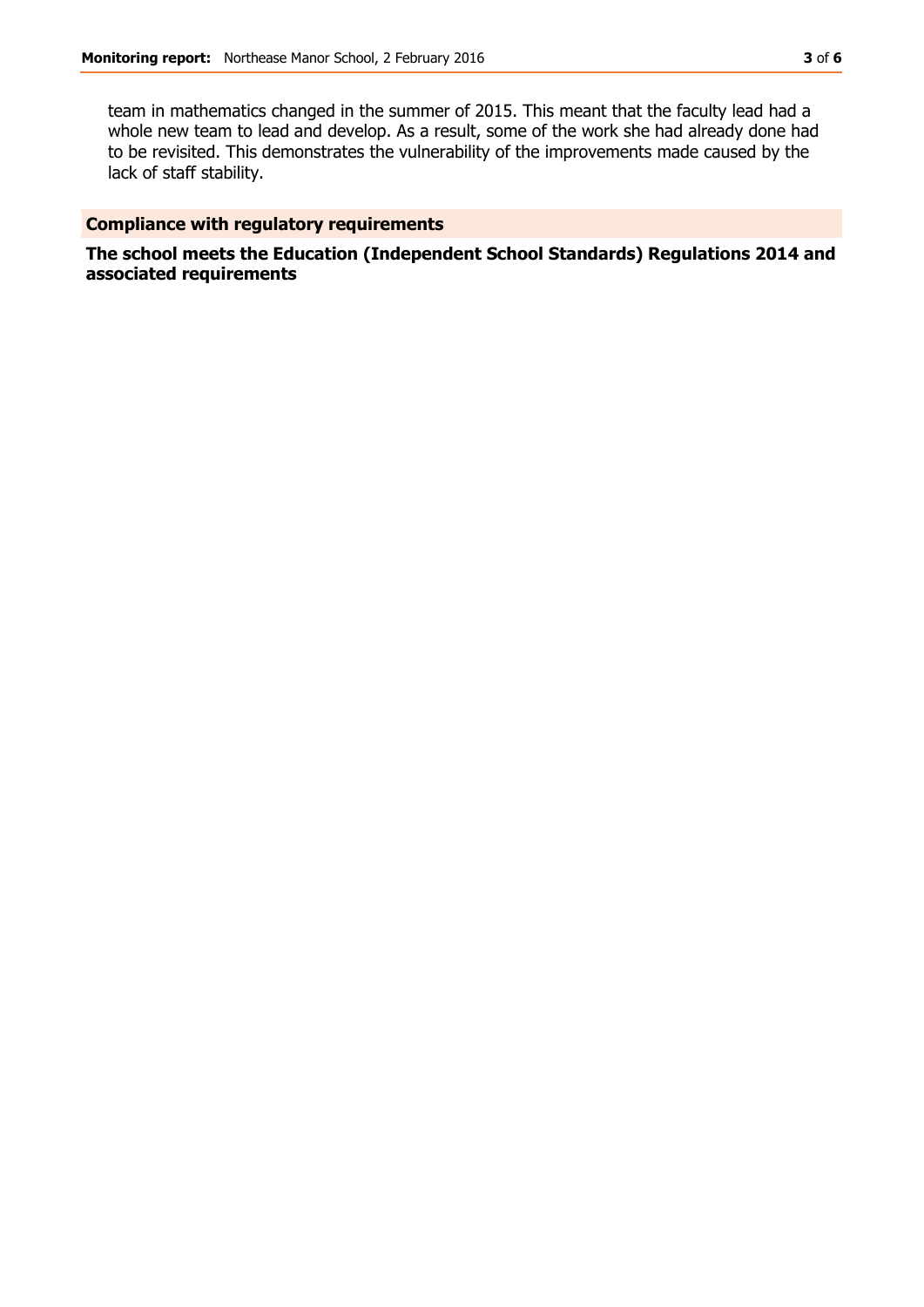## **Inspection team**

Matthew Barnes, lead inspector **Her Majesty's Inspector** 

# **Information about this school**

- Northease Manor School is a co-educational independent special school which provides for potentially able pupils who have a wide range of learning disabilities and special educational needs. These include autistic spectrum conditions, dyslexia and dyscalculia, as well as emotional, behavioural and social communication difficulties.
- The school opened in 1963 and offers day and weekly boarding for children aged between 10 and 19 years. The school also offers flexible boarding arrangements. It is set in open grounds within the rural East Sussex countryside.
- There are currently 92 pupils on roll, of whom 71 have an education, health and care plan or statement of special educational needs. The majority of pupils are boys.
- Pupils are taught in small classes according to age and ability. A range of professional support, including speech and language therapy, occupational therapy and counselling, is provided.
- The last full integrated inspection took place in November 2014, when the school was found to require improvement. The last social care inspection took place in October 2015 and this part of the school was found to have improved overall.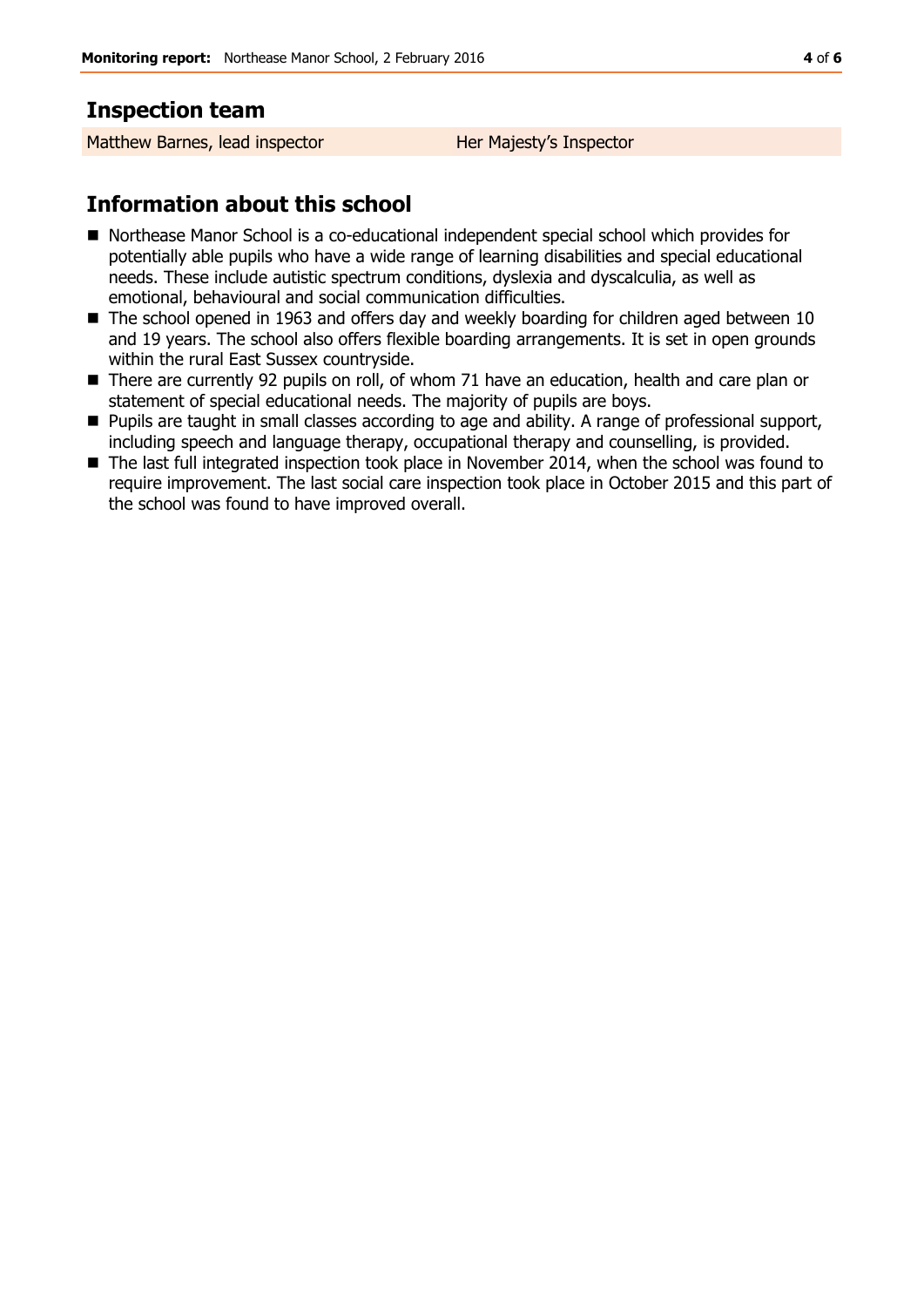# **School details**

| Unique reference number             | 114645   |
|-------------------------------------|----------|
| Social care unique reference number | SCO50107 |
| <b>Inspection number</b>            | 10006748 |
| <b>DfE registration number</b>      | 845/6028 |

This inspection was conducted at the request of the registration authority for independent schools. It was carried out under section 109(1) and (2) of the Education and Skills Act 2008.

| <b>Type of school</b>                           | Independent                            |
|-------------------------------------------------|----------------------------------------|
| <b>School status</b>                            | Independent residential special school |
| <b>Age range of pupils</b>                      | $10 - 19$                              |
| <b>Gender of pupils</b>                         | Mixed                                  |
| <b>Gender of pupils in the sixth form</b>       | Mixed                                  |
| <b>Number of pupils on the school roll</b>      | 92                                     |
| Of which, number of pupils in the sixth<br>form | 7                                      |
| <b>Number of boarders on roll</b>               | 35                                     |
| <b>Proprietor</b>                               | The governing body                     |
| <b>Chair</b>                                    | Dereck Wade                            |
| <b>Headteacher</b>                              | Carmen Harvey-Browne                   |
| Date of previous school inspection              | 18-20 November 2014                    |
| <b>Annual fees (day pupils)</b>                 | £20,817                                |
| <b>Annual fees (boarders)</b>                   | £28,329                                |
| <b>Telephone number</b>                         | 01273 472915                           |
| <b>Fax number</b>                               | 01273 472202                           |
| <b>Email address</b>                            | pa2headteacher@northease.co.uk         |